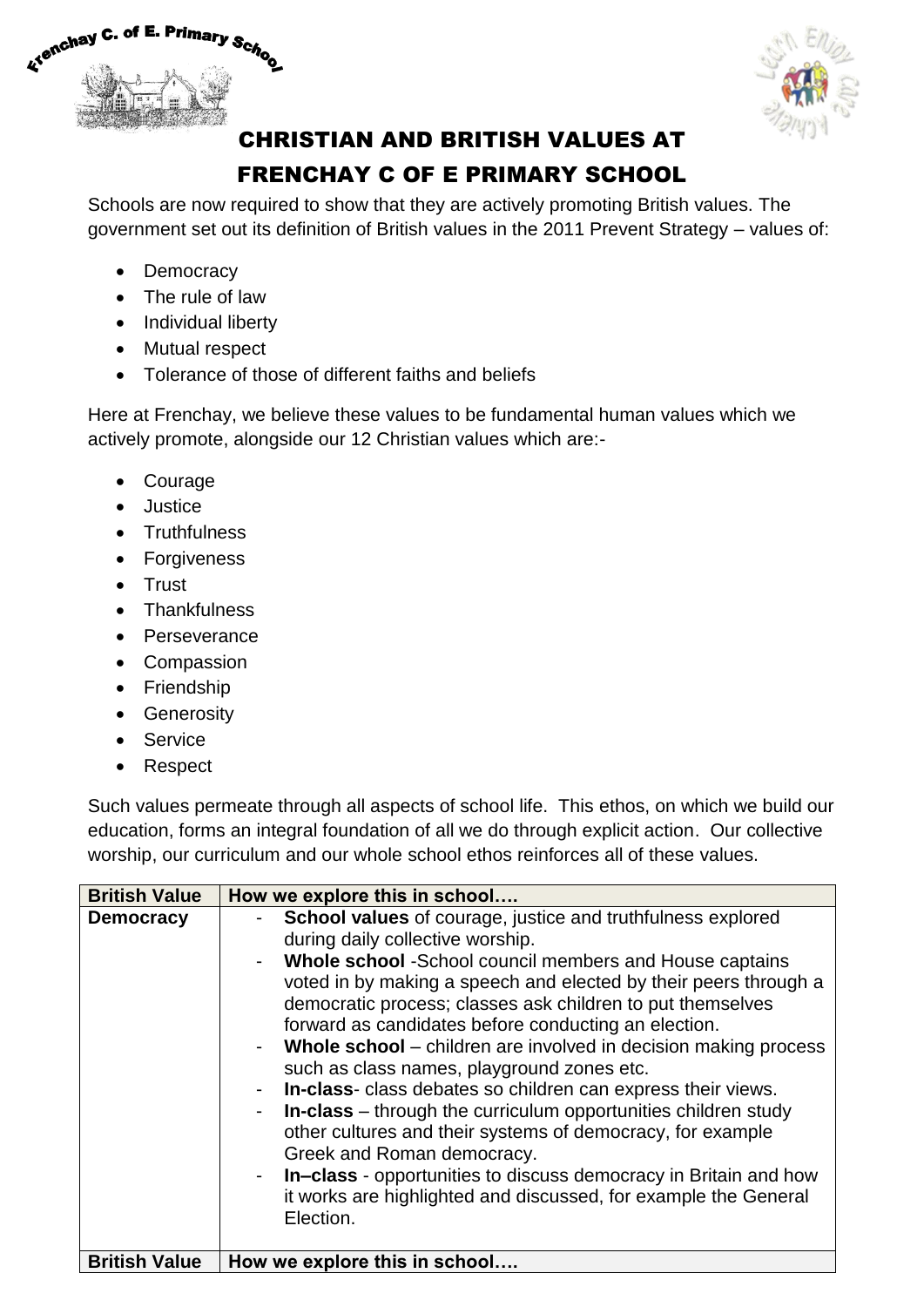| <b>Rule of law</b>  | School values of forgiveness and trust explored during daily                                  |
|---------------------|-----------------------------------------------------------------------------------------------|
|                     | collective worship.                                                                           |
|                     | Whole school – we have a clear set of school rules for children                               |
|                     | to follow in school. Children are taught the value and reasons                                |
|                     | behind rules. School rules are sent home to parent/carers and are                             |
|                     | in home learning books or reading diaries.                                                    |
|                     | In-class - PSHE discussions cover morality and the need to                                    |
|                     | have rules or laws which protect the values we cherish.                                       |
|                     | Discussions always begin by setting ground rules as a class,                                  |
|                     | giving the children the ownership of and respect for the rule of the                          |
|                     | law.                                                                                          |
|                     | <b>In-class</b> – children are helped to distinguish right from wrong.                        |
|                     | Whole school - School behaviour expectations are constantly                                   |
|                     | discussed whole school, class, individuals, pairs or small groups.                            |
|                     | We link behaviour to issues of morality and social interaction.                               |
|                     | Whole school – We have a code of conduct for both staff and                                   |
|                     | governors.                                                                                    |
| <b>Individual</b>   | School values of thankfulness and perseverance explored                                       |
| Liberty             | during daily collective worship.                                                              |
|                     | Whole school – giving children the freedom and the                                            |
|                     | responsibility to make their own decisions and to affect the life of                          |
|                     | the school - school council, eco-squad.                                                       |
|                     | Whole school – children are encouraged to take responsibility                                 |
|                     | for their behaviour.                                                                          |
|                     | Whole school – focus on developing children's self-esteem and                                 |
|                     | self-confidence and encourage them to make choices.                                           |
|                     | <b>In-class</b> – study English text themes of personal freedom such as                       |
|                     | 'Rags to Riches'.                                                                             |
|                     |                                                                                               |
|                     |                                                                                               |
| <b>Mutual</b>       | School values compassion, friendship, generosity and service                                  |
| <b>Respect</b>      | explored during daily collective worship.                                                     |
|                     | Whole school – we promote respect for individuals, their                                      |
|                     | differences and strengths.                                                                    |
|                     | Whole school - through our curriculum we help children to                                     |
|                     | acquire an understanding of, and respect for their own and other                              |
|                     | cultures and ways of life.                                                                    |
|                     | Whole school - on school trips children are taught to respect the                             |
|                     | places they visit and we promote positive behaviour at all times.                             |
|                     | Whole school – our school council organise charity days to                                    |
|                     | heighten awareness of the plight of others around the world and                               |
|                     | the respect and support they need from our school.                                            |
|                     | Whole school – children are encouraged to get involved in our                                 |
|                     | local community, whether singing in the nursing homes or at the                               |
|                     | church during afternoon tea in June, taking part in the Flower                                |
|                     | Show and playing sport.                                                                       |
| <b>Tolerance of</b> | School values respect is explored during daily collective                                     |
| those of            | worship.                                                                                      |
| different           | <b>Whole school</b> – we actively promote diversity through                                   |
| faiths and          | celebrations of different faiths and culture through our RE lessons                           |
| beliefs             | and creative curriculum.                                                                      |
|                     | Whole school - we challenge prejudicial or discriminatory                                     |
|                     | behaviour.                                                                                    |
|                     | In-class – discussions take place about the differences between                               |
|                     | people, their cultures, faiths, ethnicity and disabilities.                                   |
|                     | Whole class – we encourage visitors into school to share their                                |
|                     | knowledge of faiths and beliefs to further enhance children's<br>knowledge and understanding. |